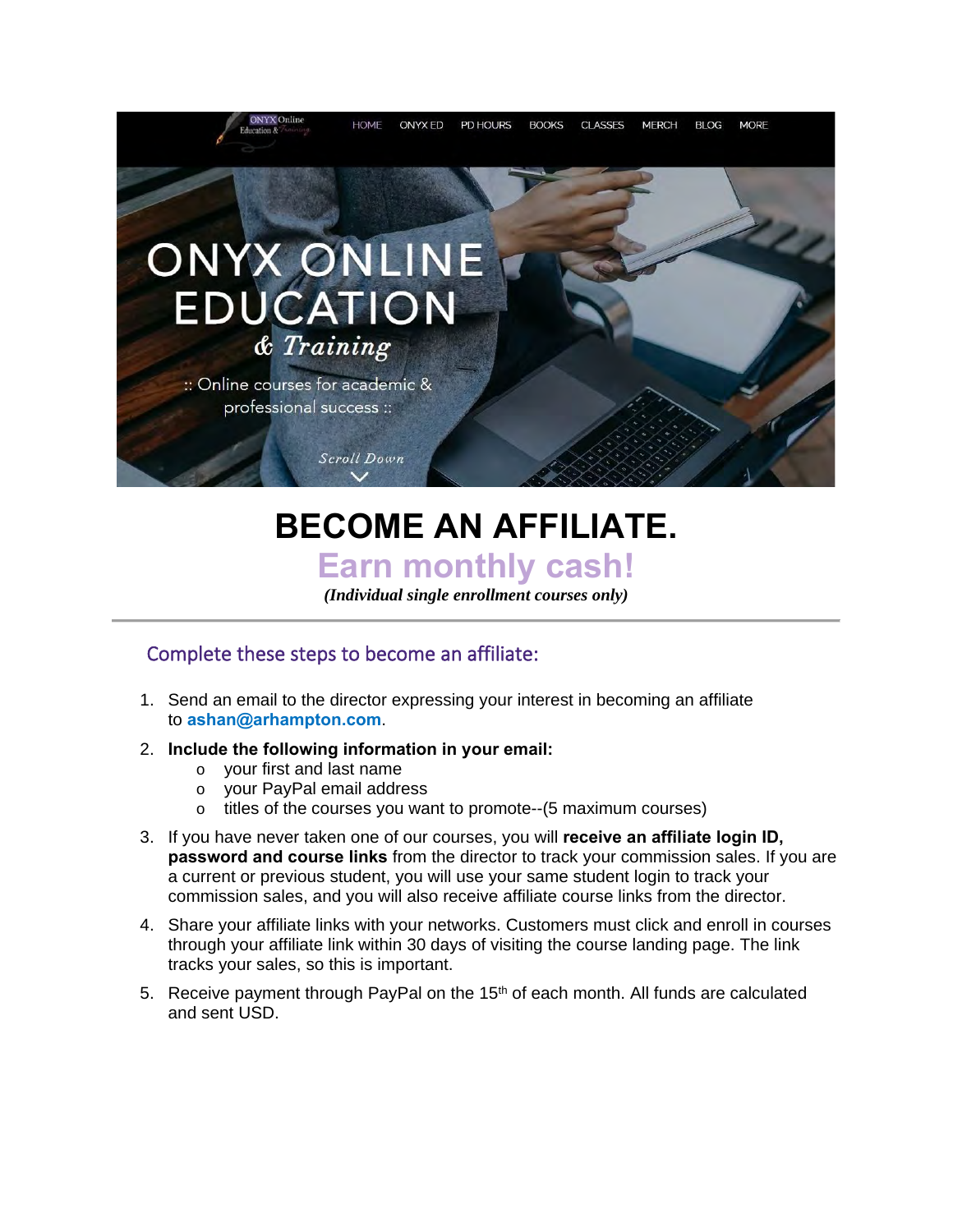#### Getting set up as an affiliate:

Please read this [support](https://support.thinkific.com/hc/en-us/articles/360030369454) article posted by our vendor to further understand how the affiliate enrollment and payment process works:

### **An Introduction to the Affiliate Menu (For Affiliates)**

<https://support.thinkific.com/hc/en-us/articles/360030369454>

## Affiliate Terms & Conditions

- 1. **We only accept affiliates that live within the United States and Canada.**
- 2. Affiliates operating within the United States and its territories or Canada must have **a PayPal account to receive commission payments.** We do not use any other payment vendors. No cash. No checks. You must make sure that you give us the correct PayPal email address account information. We are not responsible for lost payments due to incorrect information.
- 3. **Payouts will be sent via PayPal on the 15th of each month for the previous month's sales. (See the payment schedule in the affiliate packet.)** Remember, it is your responsibility to provide us with all of the correct information to send your payment. You may not be able to recover money sent to an account you mistakenly designate.
- 4. **You will be required to fill out and submit a payment [information](https://63b7bf2b-ef84-4057-bf28-25e087f996ef.filesusr.com/ugd/db3d0a_93782ddca26c420bb4d76a9026004cea.pdf) form to the director before payouts are sent.** Please make sure that you submit the correct information. This information will be kept on file as long as you are an active, paid affiliate. If you terminate your affiliate relationship with us, your payment information will be discarded and shredded.
- 5. **You receive 30% of each course sale initiated through your assigned affiliate course link.** However, your final payout will account for credit card/bank/international and PayPal transaction fees that are subtracted from the total amount of the course sale. So, instead of a straight \$19.40 off of a \$97 course sale, you might receive \$18.35. Likewise, if your total commission amounts to \$350.00, all applicable transaction fees will be deducted, so that your total payout might be \$331.40. All funds are calculated and sent USD.
- 6. According to current IRS rules, we are not obligated to issue 1099s. Therefore, we will not issue 1099s at this time. However, we will abide by any 1099 rule changes.
- 7. If you no longer wish to act as an affiliate, send an email to the director. Your affiliate dashboard will be closed immediately upon receipt of your email. You will receive any outstanding commission payments as scheduled on the 15th of the following month.
- 8. The director/instructor of Onyx Online Education & Training reserves the right to close this affiliate program at any time without notice. The director/instructor of Onyx Online Education & Training also reserves the right to terminate individual affiliates at any time without cause. In either case, any remaining commissions will be paid on the 15th of the following month as scheduled.
- 9. By requesting to become an affiliate for *Onyx Online [Education](https://www.onyxedonline.com/) & Training* courses, you agree to these terms and conditions of service and the procedures for enrollment and payment as outlined above.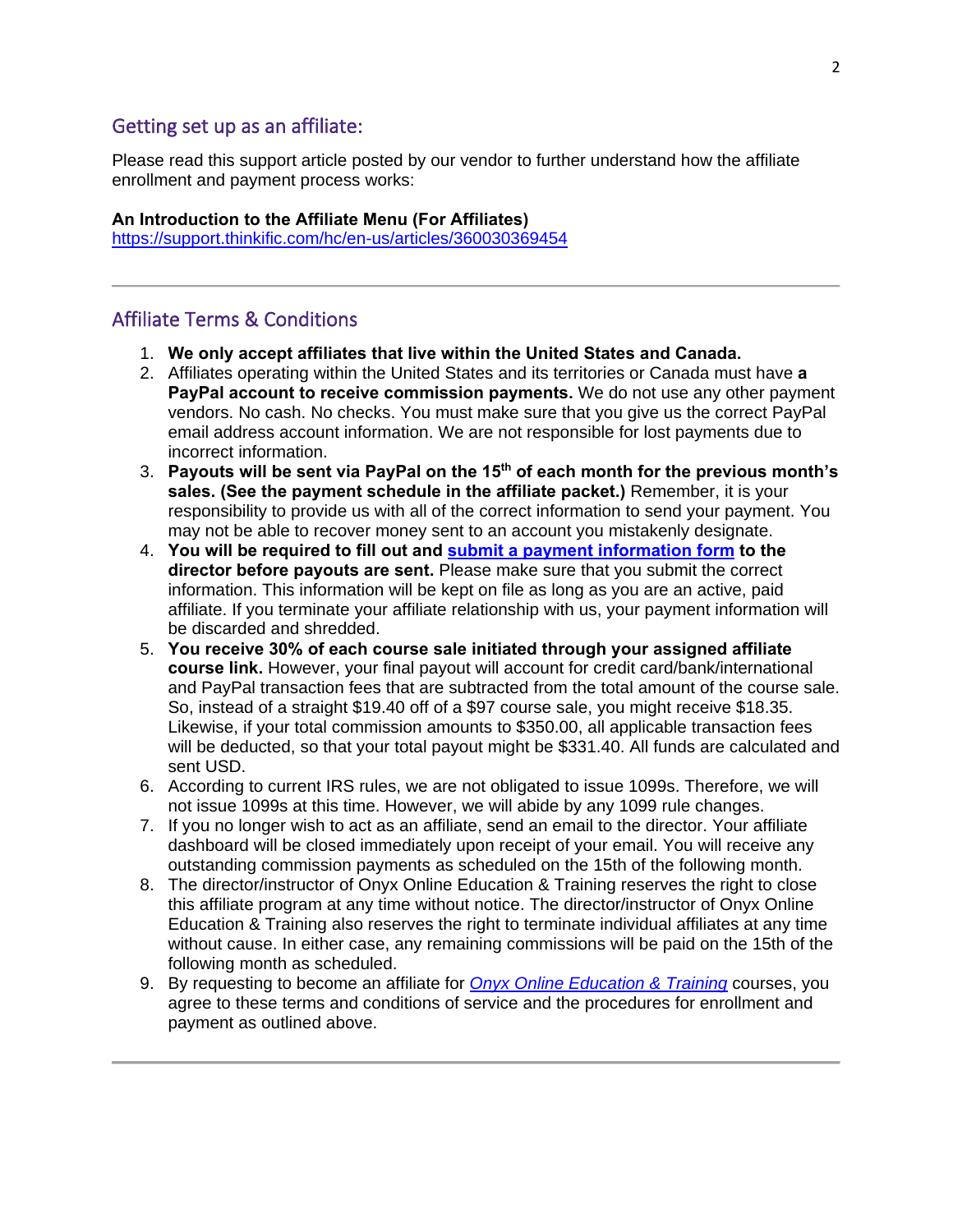## **AFFILIATE MARKETING SUPPORT**

At your request, we provide you with the following digital marketing tools to help you increase course sales.

## **WEBSITE SALES WIDGETS (HTML CODE)**

#### Sales Widget details

Configure your sales widget here and then copy/paste the Sales Widget code on your existing website or blog.

| Course or bundle                   |                                             |
|------------------------------------|---------------------------------------------|
| <b>Start Writing Your Memoir</b>   |                                             |
| Affiliate (optional)               |                                             |
| No affiliate selected              | Learn to Write<br>Your Life Story           |
| Widget style                       |                                             |
| Product Image, price and<br>button | <b>Start Writing Your Memoir</b><br>\$97.00 |
| Button only                        | <b>Free Trial</b>                           |
| Card background                    |                                             |
|                                    |                                             |

## **DISCOUNT COUPON CODES**

Choose the discount percentage amount to offer your audience. We will send you a personalized coupon code. Remember, discounts reduce your commission payout. For example, your commission rate is 30%. If you offer a 10% discount code, your commission for that sale will be 20%.

| Coupons  |          |          |                                                                                                                                                                                                                                                                                                                                                                                                                                                                                  |                | + NEW COUPON    | $\mathbf{r}^{\prime}$ |                      |
|----------|----------|----------|----------------------------------------------------------------------------------------------------------------------------------------------------------------------------------------------------------------------------------------------------------------------------------------------------------------------------------------------------------------------------------------------------------------------------------------------------------------------------------|----------------|-----------------|-----------------------|----------------------|
| $\alpha$ |          |          |                                                                                                                                                                                                                                                                                                                                                                                                                                                                                  |                |                 | <b>SEARCH</b>         | <b>CLEAR</b>         |
| Name     | Codes    | Quantity | Remaining                                                                                                                                                                                                                                                                                                                                                                                                                                                                        | <b>Expires</b> | <b>Discount</b> | For                   |                      |
| URBAN50  | urban50  | 25       | 11<br>$\frac{1}{2} \left( \frac{1}{2} \right) \left( \frac{1}{2} \right) \left( \frac{1}{2} \right) \left( \frac{1}{2} \right) \left( \frac{1}{2} \right) \left( \frac{1}{2} \right) \left( \frac{1}{2} \right) \left( \frac{1}{2} \right) \left( \frac{1}{2} \right) \left( \frac{1}{2} \right) \left( \frac{1}{2} \right) \left( \frac{1}{2} \right) \left( \frac{1}{2} \right) \left( \frac{1}{2} \right) \left( \frac{1}{2} \right) \left( \frac{1}{2} \right) \left( \frac$ | Never          | 50%             | <b>All Products</b>   | $\ddot{\phantom{0}}$ |
| ONYXED50 | onyxed50 | 25       | 19                                                                                                                                                                                                                                                                                                                                                                                                                                                                               | Never          | 50%             | All Products          | $\vdots$             |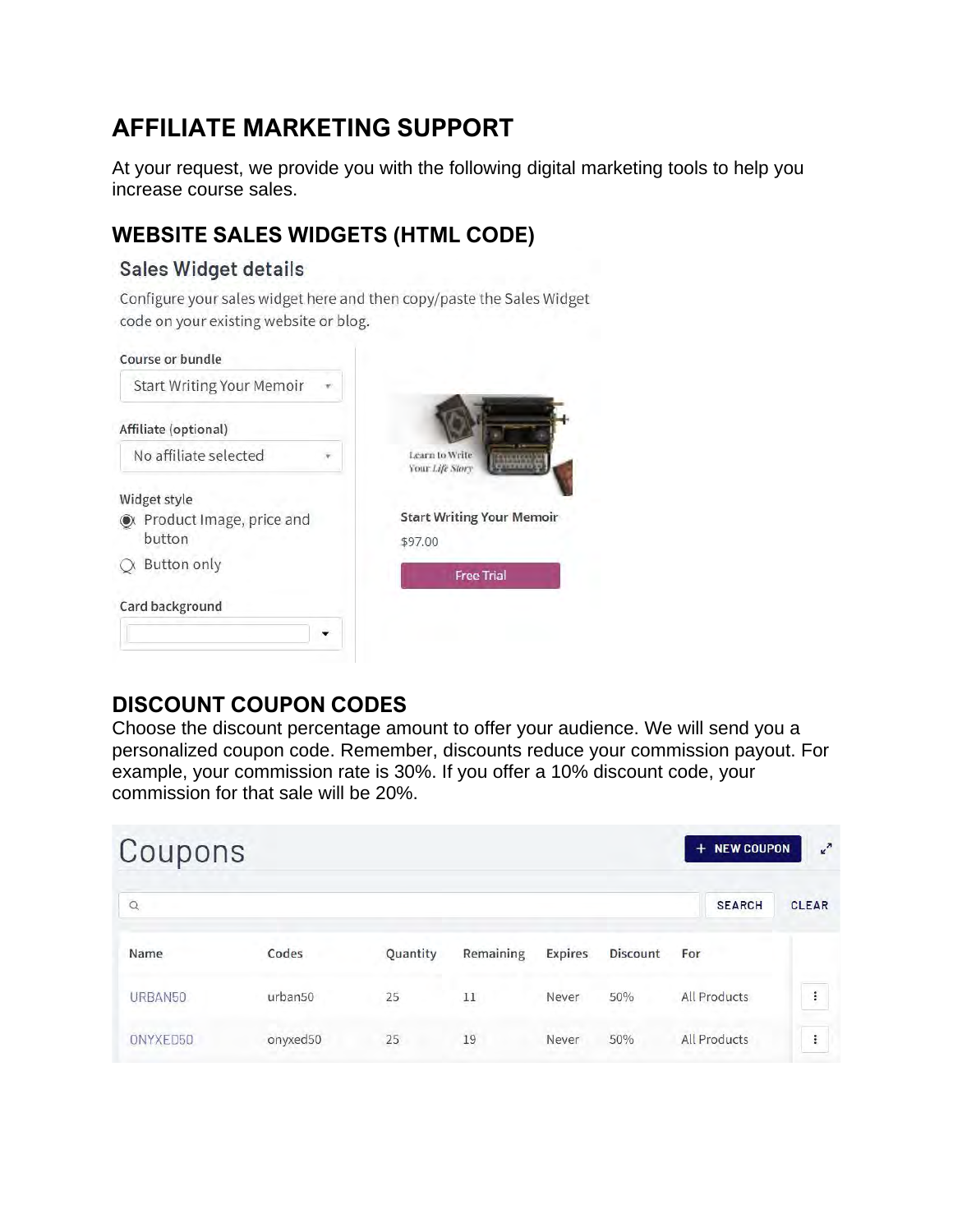

# **Affiliate Payment Information**

Onyx Online Education & Training [www.onyxedonline.com](http://www.onyxedonline.com/)

**Directions:** Please attach and email this form to **[ashan@arhampton.com.](mailto:ashan@arhampton.com) Make sure all of your information is correct since this will be used to send your monthly payment through PayPal.**

 $\Box$  I have read and thoroughly understood the terms and conditions of my participation in the affiliate course sales program.

| What state or province/territory do you live in now? ___________________________ |                               |  |  |  |  |  |
|----------------------------------------------------------------------------------|-------------------------------|--|--|--|--|--|
| <b>Course Titles You Want to Promote:</b>                                        |                               |  |  |  |  |  |
|                                                                                  |                               |  |  |  |  |  |
|                                                                                  |                               |  |  |  |  |  |
|                                                                                  |                               |  |  |  |  |  |
|                                                                                  |                               |  |  |  |  |  |
|                                                                                  |                               |  |  |  |  |  |
|                                                                                  | ***Marketing Tools Request*** |  |  |  |  |  |
| Website Sales Widgets: $\square$ yes                                             | $\square$ no                  |  |  |  |  |  |
| Discount Coupon Code %: ________                                                 | $\Box$ none                   |  |  |  |  |  |